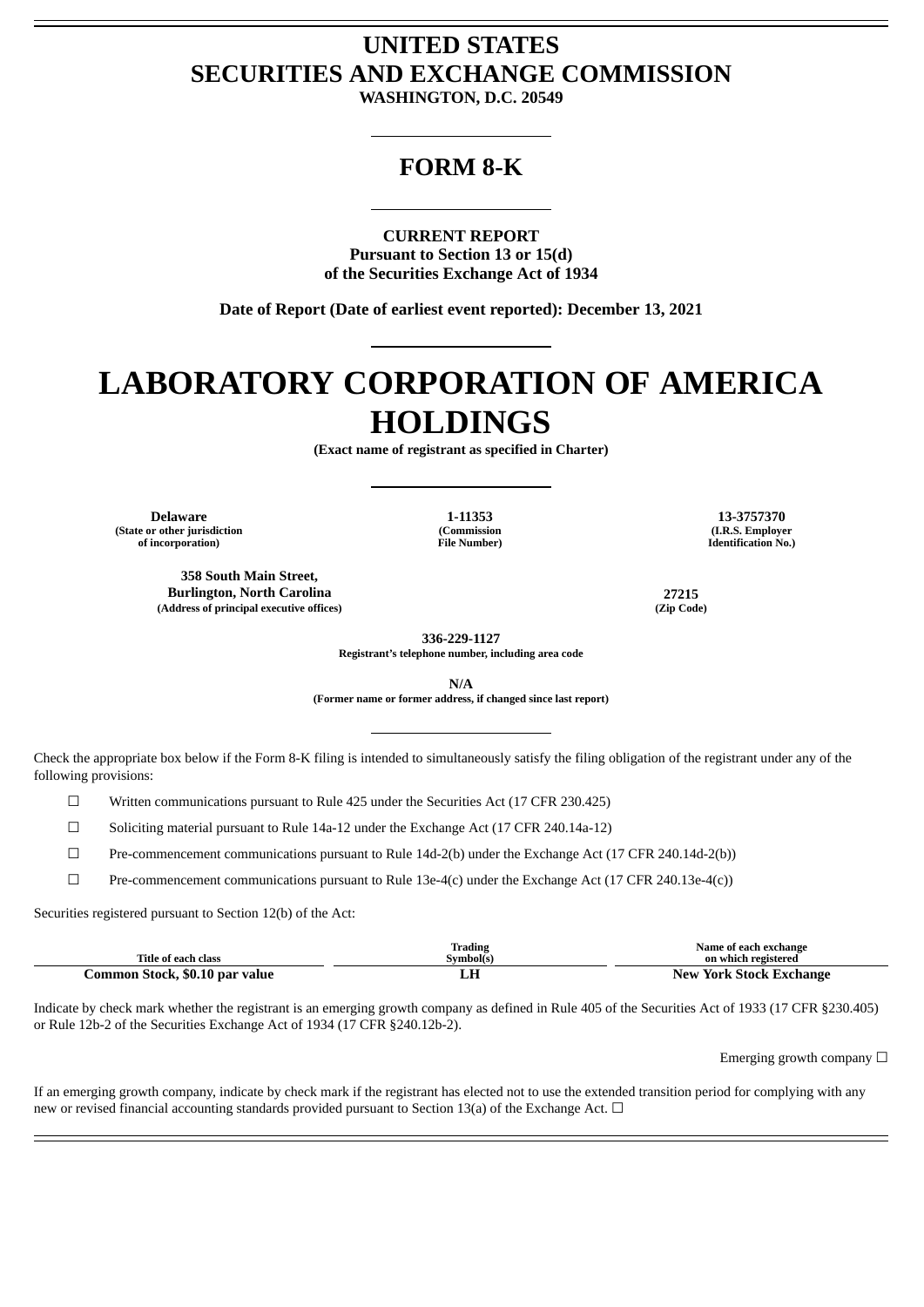#### **Item 7.01. Regulation FD Disclosure.**

On December 13, 2021, Laboratory Corporation of America Holdings (the "Company") entered into accelerated share repurchase agreements (collectively, the "ASR Agreements") with Goldman Sachs & Co. LLC and Barclays Bank PLC (collectively, the "Financial Institutions") to repurchase approximately \$1.0 billion in the aggregate of the Company's common stock ("Common Stock"), as part of the Company's Common Stock repurchase program.

Under the ASR Agreements, the Company will make an aggregate payment of \$1.0 billion to the Financial Institutions and will receive an aggregate initial number of 2,735,604 shares of Common Stock from the Financial Institutions. The specific number of shares that the Company ultimately will repurchase under the ASR Agreements will be based generally on the average of the daily volume-weighted average price per share of the Common Stock during a repurchase period, less a discount and subject to adjustments pursuant to the terms and conditions of the ASR Agreements. At settlement, under certain circumstances, the Financial Institutions may be required to deliver additional shares of Common Stock to the Company, or the Company may be required, at its election, either to make cash payments or deliver shares of Common Stock to the Financial Institutions. The ASR Agreements contain provisions customary for agreements of this type, including provisions for adjustments to the transaction terms, the circumstances generally under which the ASR Agreements may be accelerated, extended or terminated early by the Financial Institutions and various acknowledgments, representations and warranties made by the parties to one another. The transactions are expected to be completed by the end of April 2022.